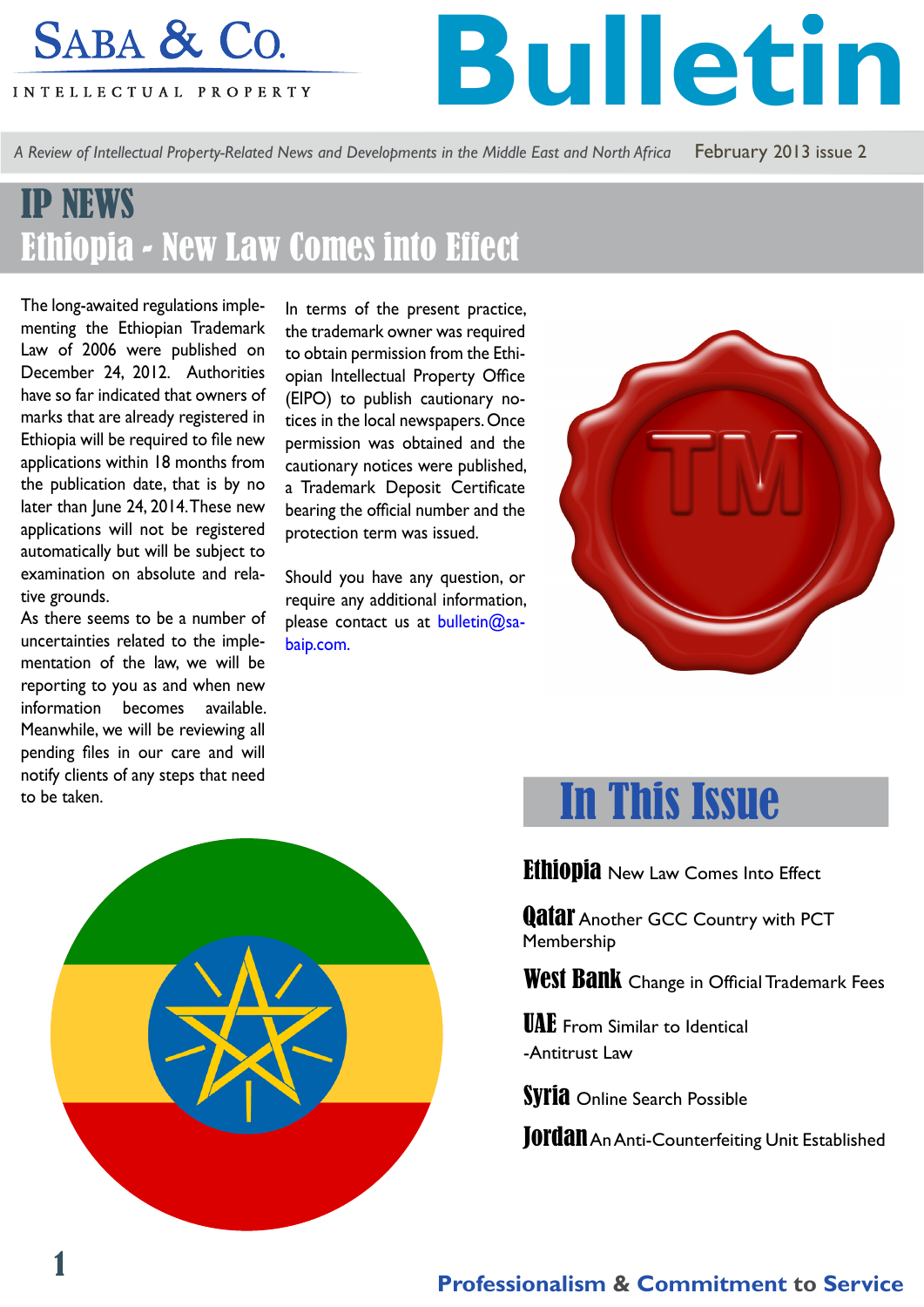#### Protection Scope

Any trademark capable of being represented graphically and consisting of a letter, word, numeral, design or three-dimensional shape may be registered, provided that it is distinctive.

#### Priority Claim

Claim of priority, based upon an earlier-filed foreign application, is possible. The priority of countries adopting the Paris Convention will be recognized.

#### **Classification**

The 8th Edition of the Nice International Classification of Goods and Services for the purpose of the registration of trademarks is followed.

Type of Application A single application may include several classes.

#### **Opposition**

Trademark applications accepted by the EIPO will be published in the Intellectual Property Gazette (or in any other newspaper having countrywide circulation) for opposition purposes.

### Publication after Registration

The EIPO shall also notify the completed registration of a trademark in the Intellectual Property Gazette (or in any other newspaper having countrywide circulation).

#### Protection Term

Trademark registrations are valid for seven years from filing date and are renewable for like periods. There is a grace period of six months for late renewals with payment of a surcharge.

#### Use Requirement

Use of a trademark is not required for registration or renewal of a mark. However, a trademark is vulnerable to cancellation by any interested party if there has been no effective use of the mark for a period of three consecutive years preceding the date of filing for cancellation.

#### Border Measures

As a new border measure, the holder of a trademark right shall be entitled to request the Customs authorities to seize imports of goods with infringing trademarks. Customs will have the authority to seize suspected goods and give the parties concerned ten days to bring a lawsuit.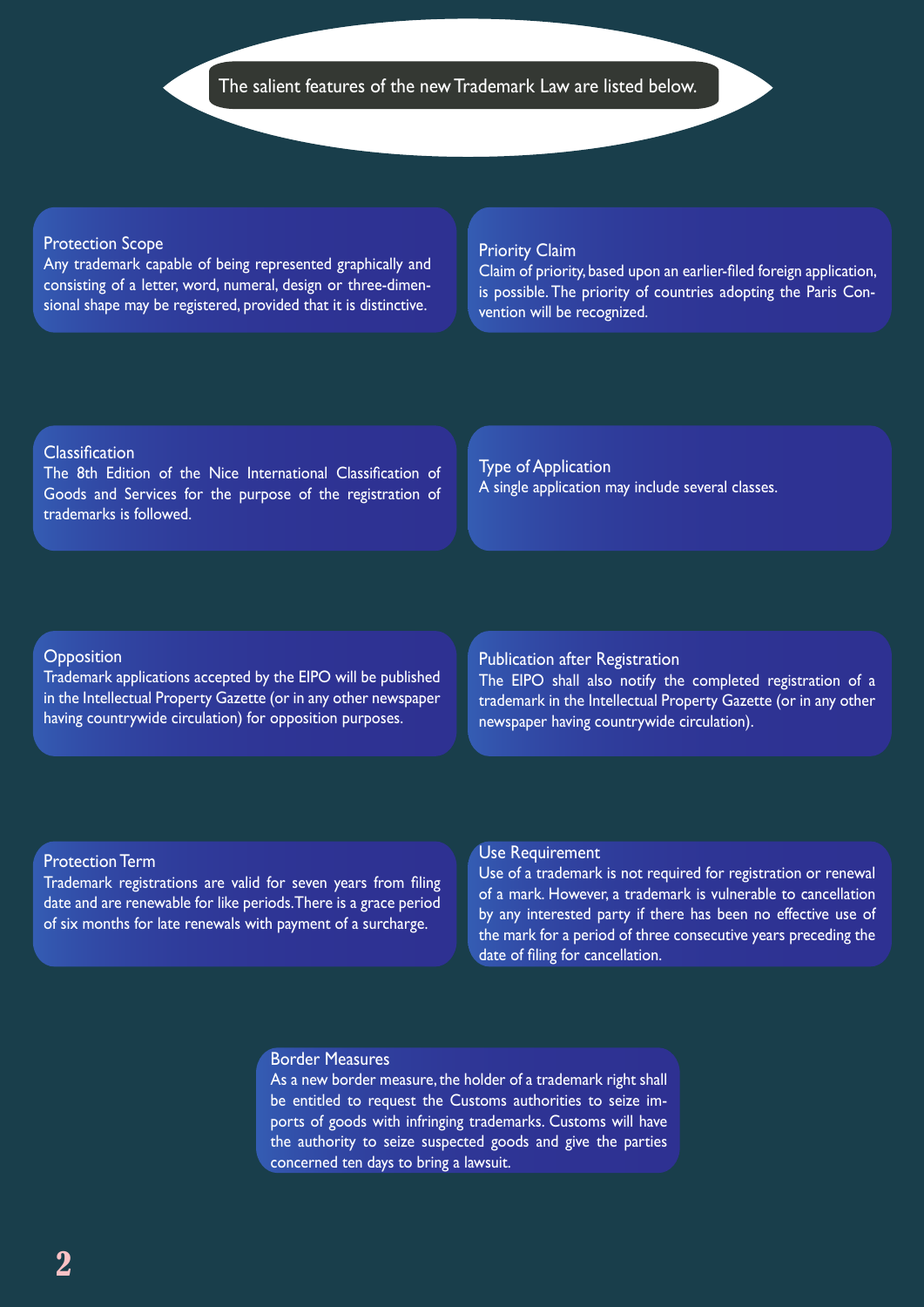### Qatar - Another GCC Country with PCT Membership

The Qatari Patent Office started accepting both local and national phase PCT applications for the first time in the country in August 2012. This is an explicit recognition by the authorities in Qatar of the growing importance of patent protection in the country. The patent framework in Qatar has been idle for a long time in the absence of a pertinent registration system.

The information required at the time of filing is as follows:

1. Name, address and nationality of the applicant.

2. Name, address and nationality of each of the inventors.

3. Title of the invention.

4. A simple copy of the priority application.

5. One set of formal drawings

6. One copy of the specifications claims and abstract of the invention in English with Arabic translation (the Arabic translation may be submitted at a later stage).

By way of background, the Qatari Patent Law was issued almost six years ago by virtue of Decree no. 30/2006. The law was introduced in compliance with the World Trade Organization agreement and mirrors the provisions of the patents section of the TRIPS agreement. For a long time

before the promulgation of Law no. 30/2006 and in the absence of a pertinent local legislation, protection was sought through the Gulf Cooperation Council unified patent registration system. Some sort of protection was also obtained through the publication of cautionary notices at regular intervals in local newspapers.

In contrast to the GCC, Qatar is a member of both the Paris Convention and the PCT. While the GCC respects the 12 month priority convention, applicants seeking more time before going national or regional can add Qatar to the list of GCC member countries who are also PCT members. The other countries in that group are Bahrain, Oman and the UAE. While a GCC patent is fully enforced in all of its member countries, much of the legal burden will be handled at the local level. Therefore, filing locally, such as Qatar, may also have additional perks. Given the growth Qatar is experiencing and the country's determination to create nonoil-based industries, being able to file in Qatar is a welcome option.

For the time being and in the absence of regulations implementing the patent law,

the Qatari Patent Office will notify applicants of missing documents, pertinent deadlines and authentication formalities in due course. Also, settlement of annuity fees will be decided once the official fees are released.

Briefly, the Patent Cooperation Treaty entered into force in Qatar on August 3, 2011. The instrument of accession contains the declaration that, pursuant to Article 64(5) of the said Treaty, the State of Qatar does not consider itself bound by Article 59 of the said Treaty. According to Article 59, any dispute between two or more countries of the Treaty concerning the interpretation or application of the Treaty or its regulations, not settled by negotiation, may, by any one of the countries concerned, be brought before the International Court of Justice unless the countries concerned agree on some other method of settlement. Therefore, with regard to any dispute between Qatar and any other country of the Treaty, the provisions of Article 59 shall not apply.

Should you have any questions, or require any additional information, please contact us at bulletin@sabaip.com.

The salient features of Law no. 30 of 2006 as ratified by the Qatari Council of Ministers are as follows:

| <b>Type of Patents</b><br>Patents shall be available for all inventions, whether prod-<br>ucts or processes, in all fields of technology. | <b>Examination</b><br>As to novelty, inventive step and industrial applicability. |
|-------------------------------------------------------------------------------------------------------------------------------------------|-----------------------------------------------------------------------------------|
| Opposition                                                                                                                                | <b>Protection Period</b>                                                          |
| Opposition may be filed within 60 days from the publication                                                                               | Once granted, a patent will be protected for twenty years                         |
| date of the patent in the Official Gazette.                                                                                               | from the date of grant.                                                           |
|                                                                                                                                           |                                                                                   |
| <b>Compulsory Licensing</b>                                                                                                               | <b>Penalties</b>                                                                  |
| If the patent is not exploited within 3 years from the date of                                                                            | Patent owners have the right to initiate legal actions against                    |
| grant, it will be subject to compulsory licensing.                                                                                        | infringers, resulting in both fines and imprisonment.                             |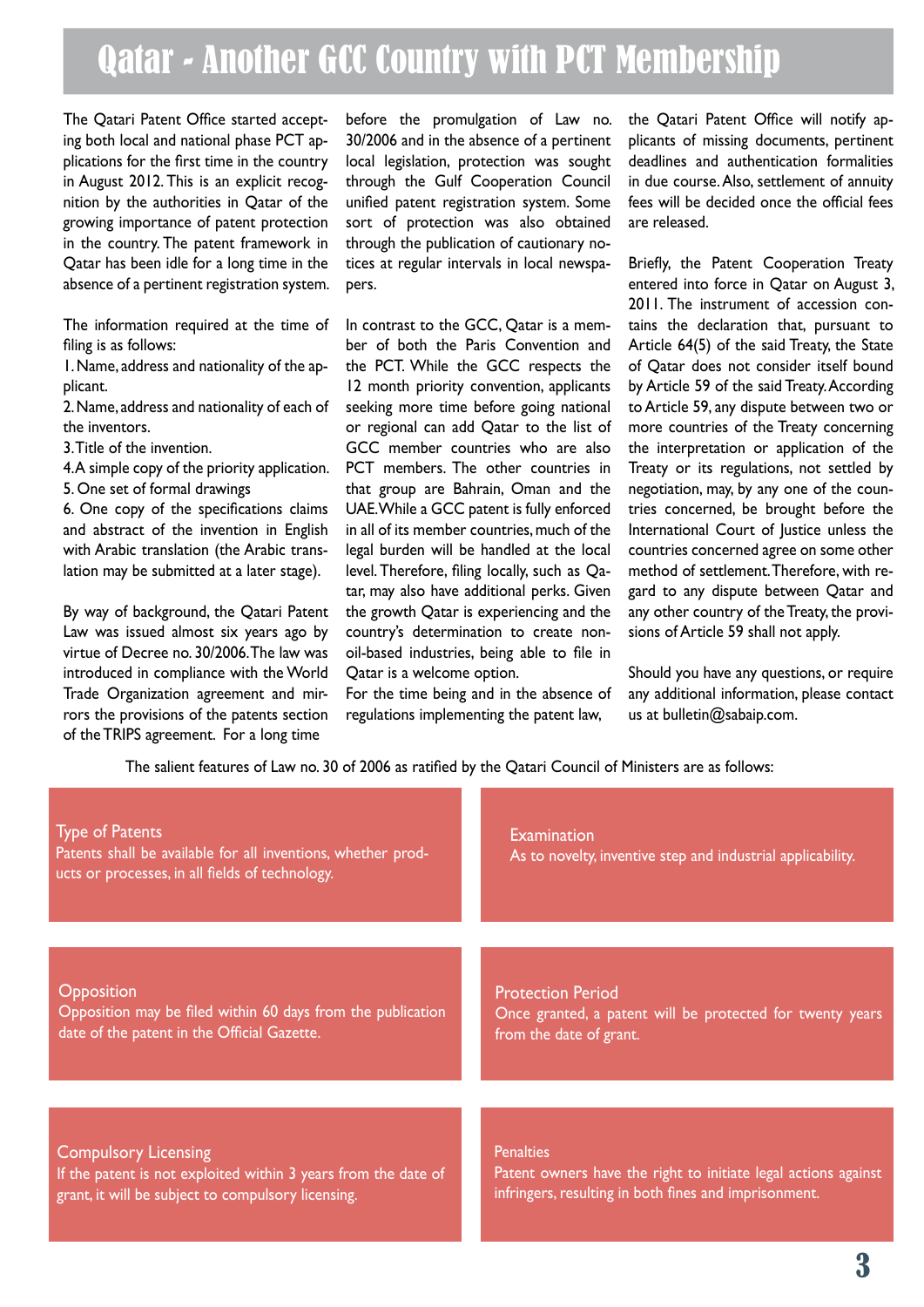### West Bank - Change in Official Trademark Fees

The new official fees for trademark matters in the West Bank will be applicable starting lanuary 20, 2013. This implementation follows the Palestinian National Authority's revision of the official fees schedule dated August 28, 2012, in connection with trademarks. Fees related to the filing of oppositions and counter-statements have increased substantially in comparison with their current level. Regarding pending applications, the increase will only be applied on all fees that have not been settled.

The decision has yet to be published in the Official Gazette.

Should you have any questions, or require any additional information, please contact us at bulletin@ sabaip.com.

### UAE - From Similar to **Identical**

Effective immediately, the results of an official trademark search at the UAE Trademark Office will only reveal identical marks. Confusingly similar marks will not be covered in the report. Even though the scope of the search is now limited, this will remain the case until further notice. To help fill in this gap, an in-house search among published applications is highly recommended along with the official search. The results of the in-house search will then help us decide whether additional official searches would still be required.

Should you have any questions, or require any additional information, please contact us at bulletin@ sabaip.com.

## UAE - Antitrust Law

The UAE Federal Government introduced a new Federal Antitrust Law no. 4 of 2012. The Law was published in the Official Gazette in December 2012 and will come into force in February 2013. There is a six months period after the law has been implemented for companies to set their own procedures based on the law's regulations.

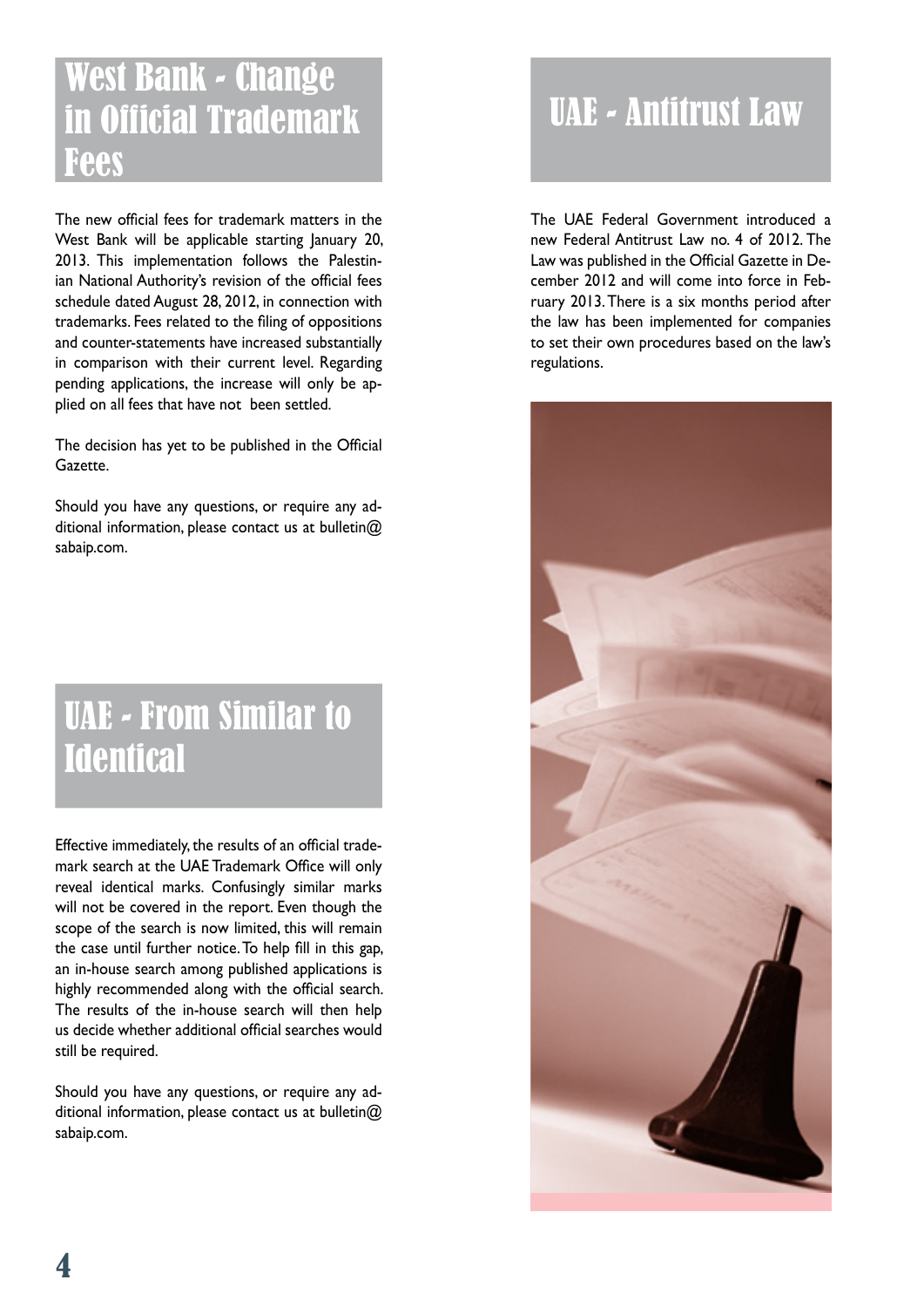### Syria - Online Search Possible

Search for published or granted patents in Syria is now possible online, noting that it can only be performed in Arabic. The search can be conducted by using multiple fields such as claimed priority, applicant, inventor and international classification. The result of the search will disclose two fields: The inventor's name and the title of the invention. Given that this automated system is still new, the scope of this search can not be considered accurate and exhaustive for the time being.

For your information, a new patent law in Syria (Law no. 18 of 2012) was issued on March 30, 2012.

The salient features of the law are as follows: - The term of protection is extended to 20 years from filing date instead of 15 years as per the previous Law.

- Examination is possible as to novelty, inventive step and industrial applicability.

-A maintenance fee is due annually on the anniversary of the filing date and is payable before the granting of the patent.

-There is a 6-month grace period for late payment with a surcharge.

- Patents of Addition are admissible.

- Patent applications accepted by the Registrar are published in the Official Gazette. Oppositions may be filed within 6 months from publication date.

- A patent has to be worked. If the patent is not being fully exploited by the patentee within 4 years from filing date or 3 years from the date of grant, the patent will be subject to compulsory licensing under the provisions of the law.

Should you have any specific inquiries regarding the subject matter, please contact us



# Jordan - An Anti - Counterfeiting Unit Established

An "Anti-Counterfeiting Verification and Notification Unit" was established by the Jordanian Standards and Metrology Organization. The main function of this new division is to monitor and inspect imported goods at the borders and in the market place. After inspection, photos of the product will be directly sent to the trademark owners or their legal representatives for confirmation of authenticity. In case any counterfeits were found, the following measures will be taken:

Products will either have to be destroyed right on the spot or returned to the country they came from by the importer himself.

• Monetary fines will be imposed on the importer.

The above portrays the Jordanian government's ongoing efforts in protecting both the trademark owners and consumers.